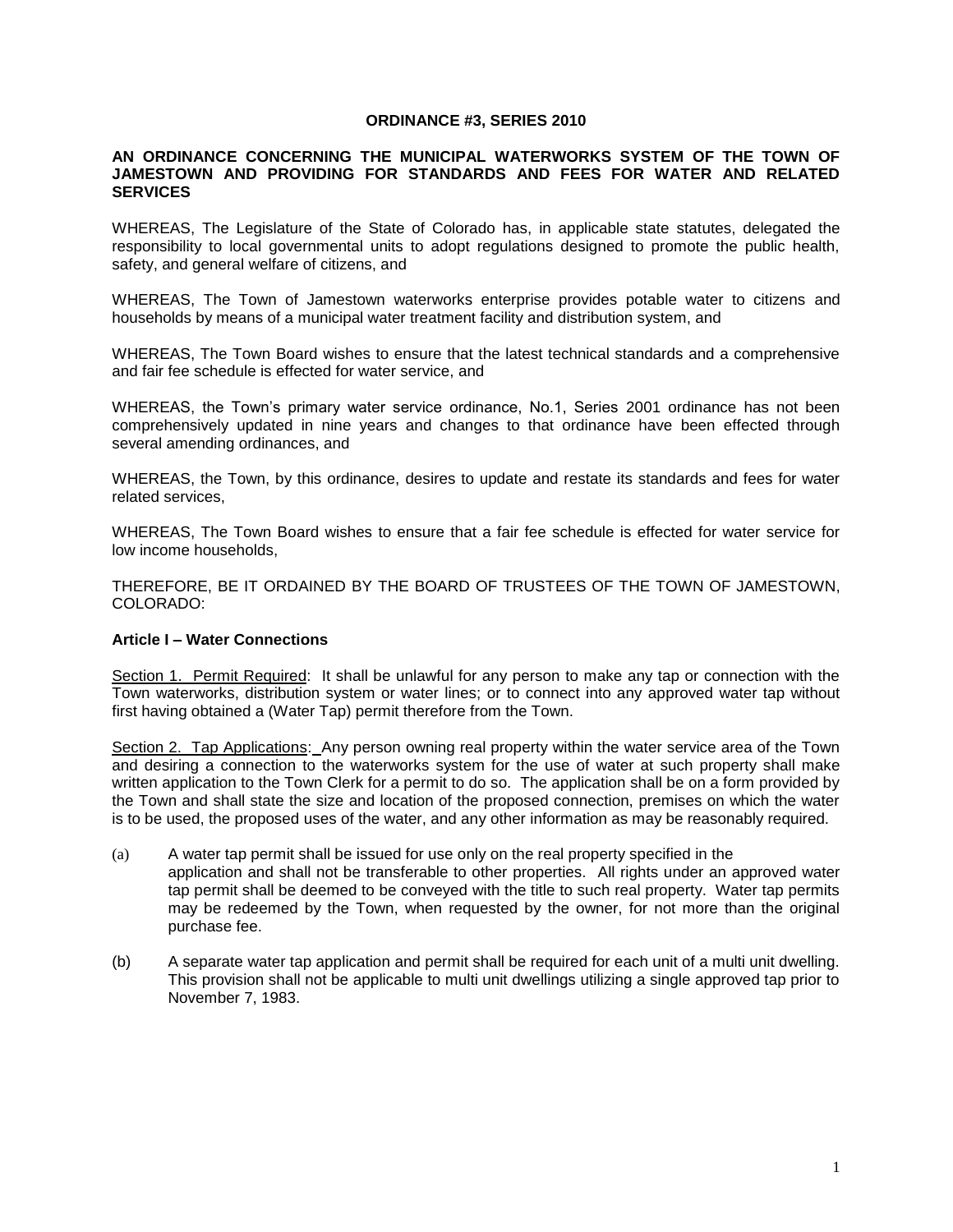(c) The water service area of the Town shall be that area within 1000 feet of any existing water main. However, water tap permits shall be issued for use only at properties adjacent to an existing water main unless arrangements are made to extend the existing water main in accordance with Section 9 of this Ordinance. In all instances the exact location of any water tap, service line and water main to be tapped shall be specified by the Town.

Section 3. Tap Permits and Fees: A tap (connection) fee shall be assessed and paid for all permits for connection to the waterworks system. The applicant must be the owner of the property for which a water tap is desired and must complete and submit an application on a form specified by the Town. The application shall be accompanied by a deposit of not less than ten (10) percent of the tap fee. Except where an agreement is made under Section 5 (c) of this ordinance, the balance of the water tap fee shall be paid within 45 days of approval of permit by the Town Board or prior to commencement of construction for the tap, whichever is soonest. Failure by the applicant to complete payment under the applicable provisions of this ordinance shall void the approval of the permit and there shall be no refund of any deposits or payments made prior to default.

Taps must be placed in service within six months of approval by the Board and water service use fees shall be assessed in accordance with Section 21 of this ordinance. Applicants may request an extension to the six month in service requirement provided circumstances unforeseen at time of permit approval are demonstrated. All extensions granted by the Board shall be in writing and shall be limited to a single extension not to exceed six months.

If the Board denies the application, the deposit shall be returned to the applicant, less any costs incurred by the Town in association with the processing of the application.

Section 4. Taps: It shall be unlawful for any person other than a duly authorized employee of the Town to tap any pipeline or water main forming a part of the waterworks system and no such tap or connection shall be made unless a permit is obtained as provided in this article.

Section 5. Schedule of Connection and Tap Fees. The schedule of connection fees for permits issued after January 1, 2007 shall be as follows:

- (a) New water service: Connections of any size up to  $\frac{3}{4}$  inch, from main to curb: \$16,000. Applications for connections larger than  $\frac{3}{4}$  inch shall be subject to Section 7 of this ordinance.
- (b) Connection and Water Tap fees collected after July 1, 1996: shall not be used for the operation of the water system, but shall be deposited in a special account reserved for expansion and improvements to the Jamestown Water System, unless the Town Board deems it necessary to spend the fees for an emergency situation.
- (c) Provision for Installment Payment: The Board may approve the use of reasonable installment plans at interest rates not exceeding those permitted by law. Where this provision is employed it shall be subject to the following requirements:
	- A written agreement shall be executed between the Town and tap applicant.
	- The agreement shall specify tap in service dates, and initial water use fee payment, interest rate,  $\bullet$ payment amount, frequency and any other terms and conditions.
	- Interest rate charges shall be equal to the bank prime rate, plus two (percentage) points, as  $\bullet$ published in a Denver Colorado daily newspaper on the Friday prior to permit approval.
	- Term of payment shall not exceed twelve months. The number of payments shall not exceed  $\bullet$ twelve.
- (d) Installation Costs: Costs for the portion of the water service between the main and the curb box, including the cost of the curb box, will be paid by the Town. All other installation costs including all labor and materials shall be paid by the applicant. All service connections from the water main to the curb box, including the curb box, are the property of the Town.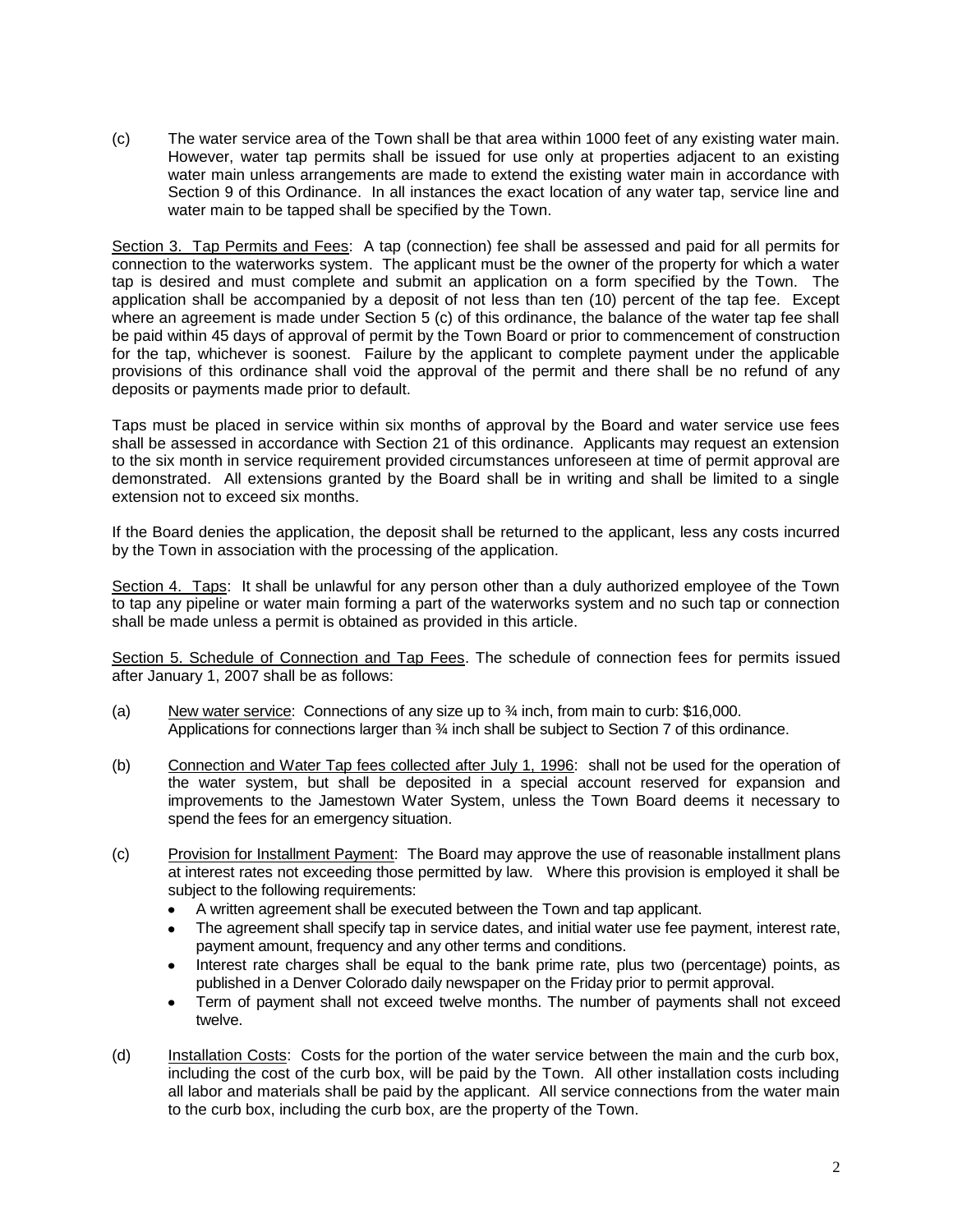Section 6. Installation and Maintenance of Service Lines: All service lines beyond the curb box shall be installed, repaired and maintained by the property owner. All private water service facilities shall be of materials and workmanship approved by the Town. Exploratory excavation, for purpose of determining leak location shall be billed to the property owner if such leak is determined to be beyond the curb box. The Town is not obligated to conduct exploratory excavation.

Section 7. Size of Connection: Tap connections shall not exceed 34 inch unless approved by the Town Board. For tap fees larger than ¾ inches, the tap fee and other terms and conditions of the issuance of the tap shall be established by written agreement with the Town.

Section 8. Payment of Delinquent Fees: The Town Board shall not approve the application of any person who is delinquent in payment to the Town for water or any other fees, services or taxes.

Section 9. Extending the Town's Water Mains: If an extension of the Town water mains is necessary to serve an applicant or group of applicants, the Town, upon request in accordance with Section 2 of this ordinance, may authorize for the necessary extension subject to the following conditions:

- (a) The capacity of the water system must be sufficient to provide the service applied for.
- (b) At the option of the Town the extension shall continue through the full extent of the area to be served, to the farthest boundary, or the farthest frontage corner of the last parcel(s) to be served by the extension.
- (c) The applicant(s) shall pay all service connection charges and service improvement fees, and in addition, shall pay the actual cost of the main extension; including labor, materials, engineering costs and inspections necessary to complete the extension of the water main.
- (d) At the option of the Town, the applicant may be authorized to perform or subcontract for the work to specifications in accordance with Article III of this ordinance. Any such applicant or subcontractor shall execute an agreement with the Town concerning the performance of the work, and shall provide for reasonable levels of insurance posted by the applicant(s). The Town may require a letter of credit to secure completion of the work. All such work shall be performed to the satisfaction of the Town designated engineer and the applicant shall provide the Town with certified copies of all invoices, bills and expenses associated with the extension.
- (e) The cost of inspections shall be the actual cost billed by the Town designated engineer. Copies of invoices shall be provided to the applicants. Applicants shall ensure that payment is received by the Town within 15 days of receipt of invoice.
- (f) All extensions shall be constructed in accordance with Article III of this ordinance.
- (g) All subsequent applicants for connections to the extended main following the installation and extension shall be required to pay to the Town a pro-rata share of the original installation cost based on the number of potential taps (building lots) served by the extension. Potential taps shall be identified by the Town upon initial construction of the extension and shall be limited to lots that are capable of being serviced by the improvement. The Town shall in turn rebate this amount to the original applicant(s) who paid for the extension. The Town shall use its best efforts to obtain such pro-rata payments, but shall not be liable for any reimbursement to the original applicant(s).

Section 10. Interpretation and Claims: The Town reserves the right, on reasonable notice, to shut off its mains for maintenance and extension and, without notice as necessary for emergency repairs. No claim shall be made on account of such interruptions or on account of breaking of service lines or failure of supply.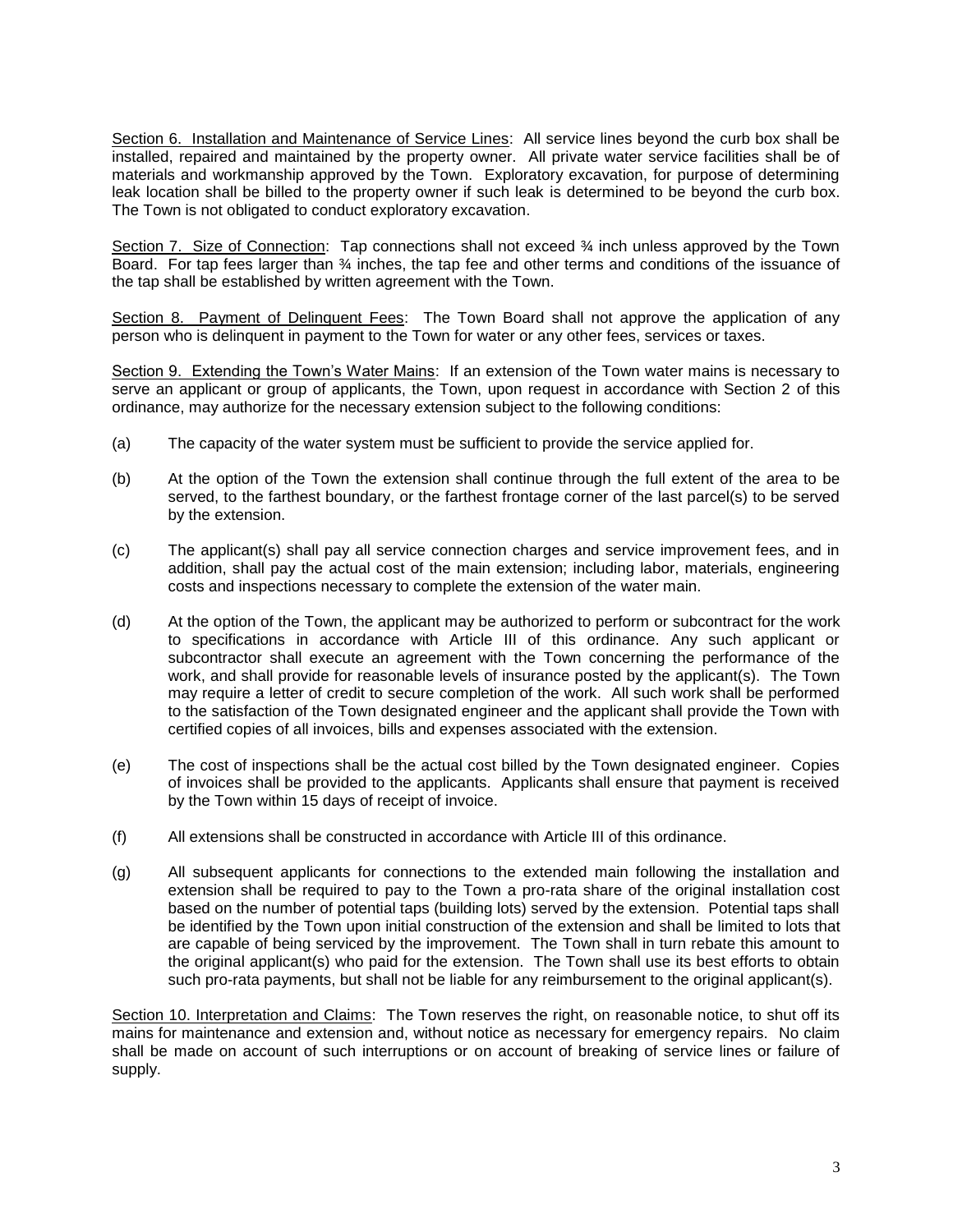### **Article II – Use of Water**

### Section 11. Subscriber Requirements.

- (a) It shall be unlawful for any person to use the water from the municipal waterworks for any premises without first obtaining a water tap as required in Article I of this ordinance. The billing list of subscriber properties maintained by the Town Clerk shall be deemed evidence of compliance with this section.
- (b) No person shall sell or permit the unauthorized use of water by permitting the transfer of water from one residence to another by use of hoses or unauthorized service lines. No person shall sell or permit the taking or transport of water in quantities greater than 20 gallons per day for use in properties not having an approved water tap. Violation of this provision shall result in a daily surcharge of \$100 for each day of violation in addition to penalties described in Article IV, Section 34 of this ordinance. The Town may discontinue service and "Tag Out" the curb box at its discretion.
- (c) All external faucets shall be equipped with a backflow prevention device designed to prevent the contamination of the potable water distribution system. All connections to the waterworks system deemed to risk contamination of the water distribution system by the Town Water Distribution Operator shall be modified with an approved backflow prevention device. Any violation of the Town's Cross Connection Plan shall be deemed a violation of this ordinance subject to penalties described in Article IV, Section 34 of this ordinance.

Section 12. Water Use Initial Billing for New Subscribers: Unless otherwise provided under Section 5(c) of this ordinance, water service to new subscribers shall become effective and billable as of the date of initial tap installation or 45 days after approval of the tap application by the Town Board, whichever first occurs. Initial billing shall be prorated.

Section 13. Water Use Fees for Change of Subscriber: If a property is sold or if there is a change in renters requiring a change in the person(s) responsible for payment of water bills, the Town Clerk shall collect an administrative fee of \$65.00 for costs related to change of billing and Town records. The fee shall be paid prior to turning on of water for use by new owner or renter. The Town Clerk shall not authorize water services for any new subscriber unless all back payments for fees and services have been collected.

Section 14. Turn on and Shut Off by Authorized Personnel: It shall be unlawful for any person other than a duly authorized employee or agent of the Town to turn on or shut off water at the curb box for any premises, and no water shall be turned on or shut off unless duly authorized. In the event that services is shut off due to payment delinquency, restoration of water service prior to settlement of the delinquency by any person shall result in a daily surcharge of \$100 in addition to penalties described in Article IV, Section 34 of this ordinance and any applicable charges, interest and late fees. The Town may "Tag Out" the curb box at its discretion. This provision does not apply to the emergency shut off of water for the purpose of mitigating a leak.

Section 15. Turn On and Shut Off Application: Subscribers who request turn on or shut off of water service shall make written application to the Town Clerk for such service and pay fees as described in Section 17.

Section 16. Turn on and Shut Off Fees: A turn on or shut off fee shall be assessed and collected upon all applications for this service. In addition, turn on and shut off fees shall be assessed whenever water service is terminated due to lack of payment.

Section 17. Schedule of Turn on and Shut Off Fees.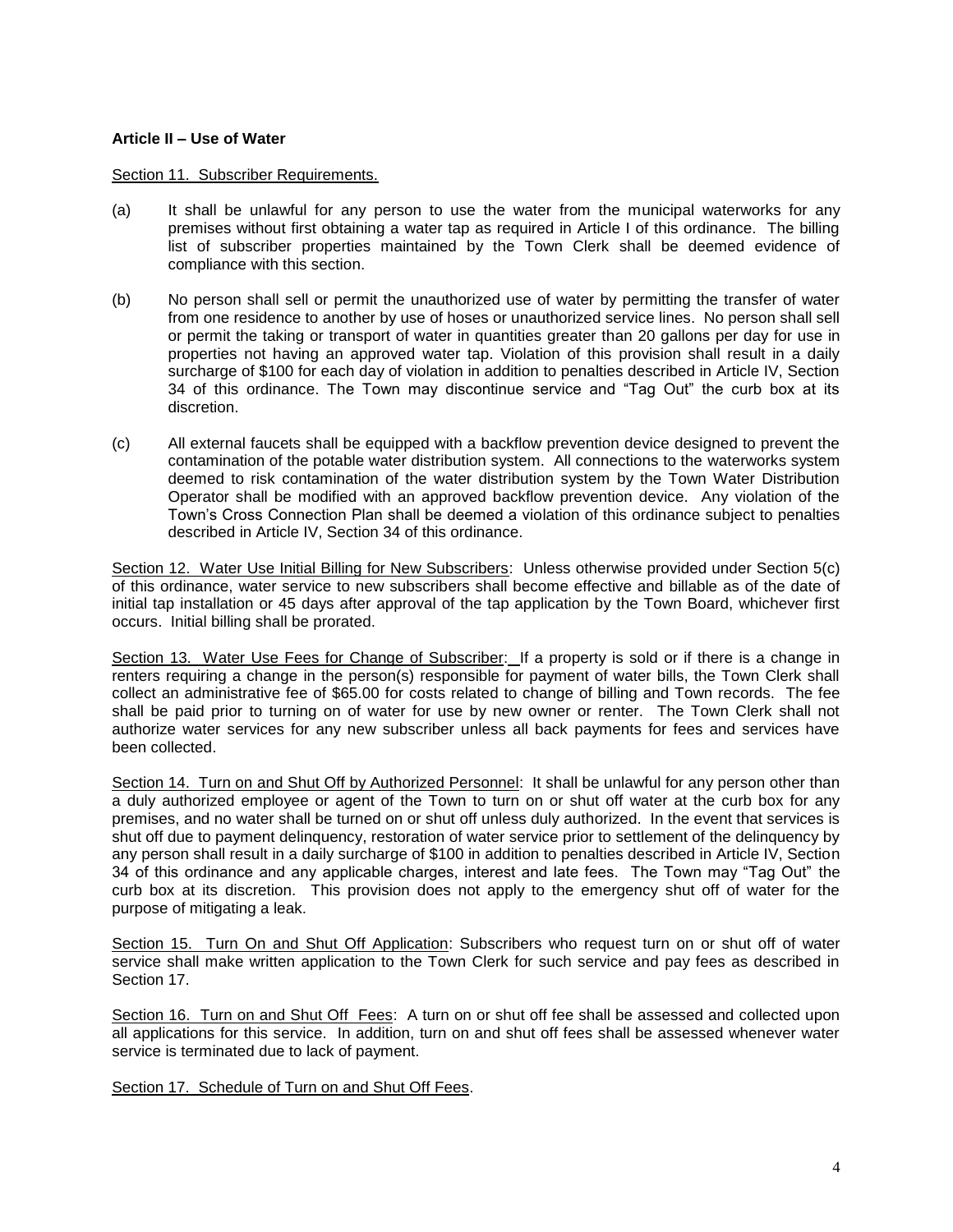- (a) The fee for shutting off service shall be \$75.00
- (b) The fee for turning on service shall be \$75.00
- (c) There shall be no fee for emergency turn off or turn on service due to leaks between the curb box and the owners shut off valve.

Section 18. Payment of Fees for Use of Water: Fees for the continued use of water shall be assessed to the owner of the real property where the water is used, quarterly, in advance for each calendar quarter year, and the charges so assessed shall become a lien on the real property served. Fees for the use of water shall become due and payable to the Town Clerk, quarterly, in advance, on January 1, April 1, July 1, and October 1 of each year or monthly, if approved under Section 18 (b), in advance, on the first day of each month of each year. If any account remains unpaid for a period of thirty (30) days from the date of billing, the account shall be assessed a late charge. The late charge shall be \$10.00, or 5% per month of the amount owed, whichever is greater. The late charge shall also be assessed for each subsequent 30 day period for which the account remains unpaid; however, total late charges shall not exceed 25% of the amount owed. Upon application for a shut off permit, without discontinuance of the use of water, the quarterly charge will continue to be assessed. No credit for the pro-rata share of the current quarterly fees shall be given in case of the discontinuance of the use of water. Accounts due for the use of water not paid within 120 days after due shall be ordered shut off by the Town.

- (a) Property owners may request water bills be mailed to third parties. The Town may honor such requests, however; the owner of the real property shall remain liable for all amounts due.
- (b) Upon request to and approval by the Town Clerk, subscribers may pay one third of the quarterly fee per month over a three month period.

Section 19 Unauthorized Use of Water Connections: Any unauthorized use of water, unauthorized tapping of the waterworks system, provision of bulk water to others for use off premises, or resale of water or water taps without approval of the Town is prohibited. It is also prohibited for any subscriber to cross connect Town water service with any other water supply. Violations shall be subject to the penalties under Section 34 of this ordinance.

Section 20. Conservation of Water. All subscribers shall keep service lines in good repair and shall avoid the waste of water. Where hoses are connected to the system, they shall have nozzles or sprinklers attached. Watering or sprinkling bans shall be observed as posted by the Town, Water Plant Operator or other authorized personnel. Failure by a subscriber to observe such bans or the unnecessary waste water shall be subject to shut off of service as directed by the Board. Restoration of service shall be subject to both shut off and turn on fees as prescribed in Section 17.

Section 21. Flat Rate Schedule of Fees for Use of Water. Effective for billing period commencing July 1, 2010 the schedule of quarterly fees for the use of water from the waterworks system shall include the use of water from the municipal irrigation ditch for the same premises and shall be as follows:

- (a) There shall be no charge made to the Town for fire hydrants maintained within the Town, the Town Hall, Water Plant and facilities or the Town Firehouse.
- (b) Single family residence or apartment, water closet and bath or shower included; \$145.00.
- (c) Single family residence or apartment, water closet, bath or shower with one additional bathroom, shower room or half bath; \$179.00.

Single family residence or apartment, water closet, bath or shower with two additional bathrooms shower rooms or half bath; \$211.00.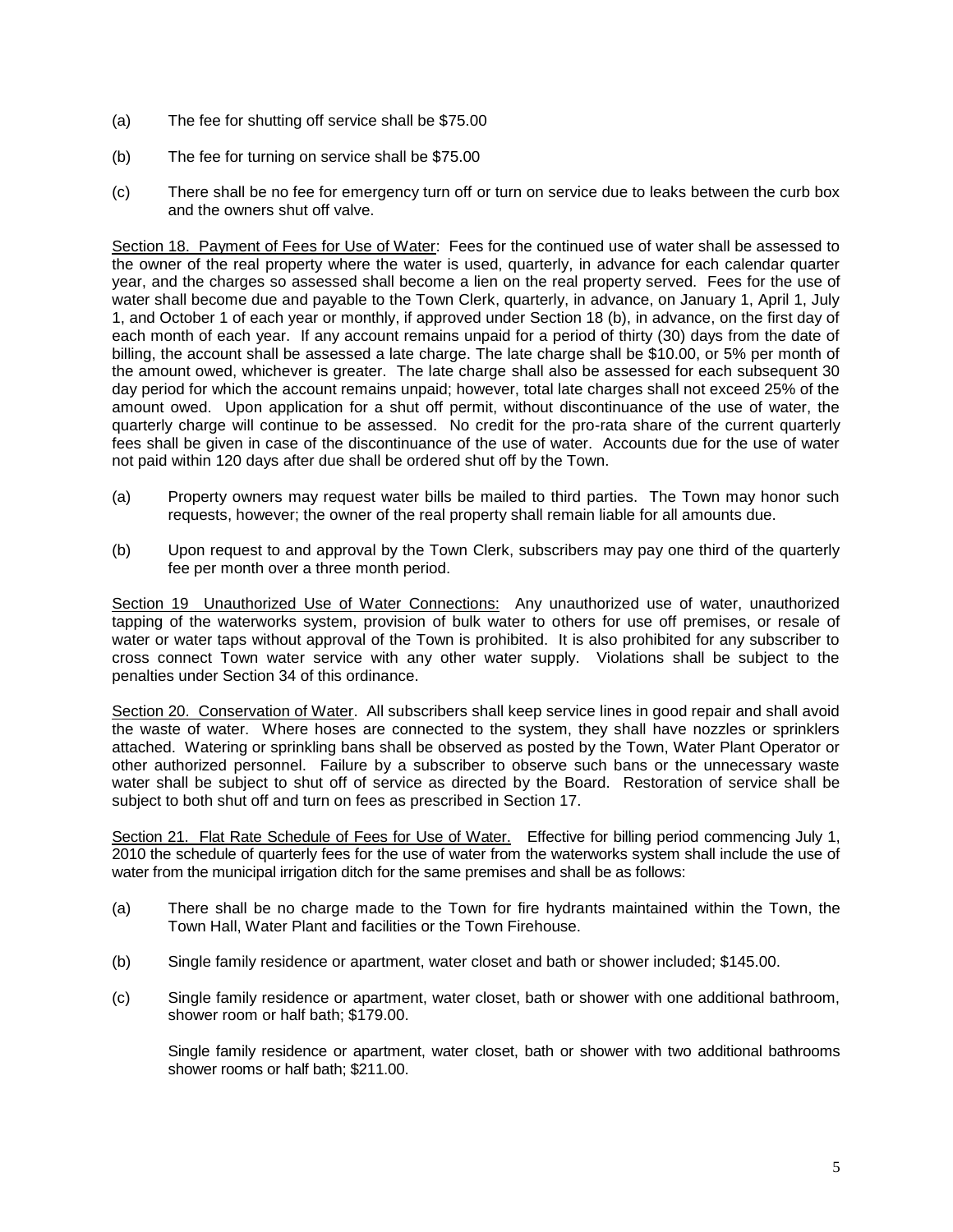Single family residence or apartment, water closet, bath or shower with three additional bathrooms, shower rooms or half baths; \$233.00.

Single family residence or apartment, water closet, bath or shower with four additional bathrooms, shower rooms or half baths; \$240.00.

The charge for more than four additional bathrooms shall \$7.00 per quarter for each additional bathroom.

Rates are not subject to reduction in the event service pipes or fixtures are frozen or not in working order.

Section 21B. Relief for Approved Multiple Family Rental Units During Long periods of Non-Occupancy. Owners of residences with approved rental apartments or duplexes may obtain relief from water fees for unoccupied, un-rented rental units under the following conditions:

- (a) The apartment or duplex must be within or attached to the residence and have been in existence as a rental unit prior to November 7, 1983 or otherwise be approved by the Town Board in writing.
- (b) The residence must otherwise be owner occupied and must be the owner's primary residence.
- (c) The rental unit must have been un-rented and unoccupied for a period of at least six months prior to the water fee period for which relief if sought.
- (d) The owner must certify in writing that the rental unit has been un-rented and unoccupied for the prescribed period. The term "unoccupied" shall be defined as meaning that the rental unit has not been dedicated to a person or group of persons for the purpose of using it as living space, (for example, a relative or friend of the resident owner), for a period greater than 29 days during any of the preceding six month period. The term "un-rented" shall be defined as meaning that the no funds for rental or use of the unit is agreed upon or collected for any period during the preceding six month period.
- (e) For the period(s) of water fee relief, the number of bathrooms in the rental unit shall be added to the resident owner's fee for the purpose of calculating the quarterly water fee bill(s).
- (f) Relief from the fee shall be applied to no more than one rental unit per approved multiple family residence at any one time.
- (g) Upon rental and/or occupancy of the rental unit the quarterly water fees shall again be calculated as if multiple taps were in use and may be prorated for partial fee periods.

Section 21C. Reduced Quarterly Fees for Low Income Households. Retroactive to January 1, 2007, the quarterly water use fee for households with an annual gross income of \$20,000 or less, shall be reduced by 20%. In order to qualify for the reduction, the subscriber must submit to the Town Clerk, proof of income for the previous year in the form of a copy of a Federal Tax return, notarized affidavit or other substantial documentation. Such documentation shall not be copied and shall be returned to the subscriber within 7 days with confirmation or denial of qualification for the reduction. Qualification shall be for a period of 12 months.

Section 22. Delinquency Remedies. Every charge relating to the waterworks system shall be a lien on the property served from the time the charge is due, until paid**.** If any such charge is not paid by the date due the Town may avail itself of one or more of the following remedies, or any other lawful available remedies.

(a) The Town may foreclose the lien.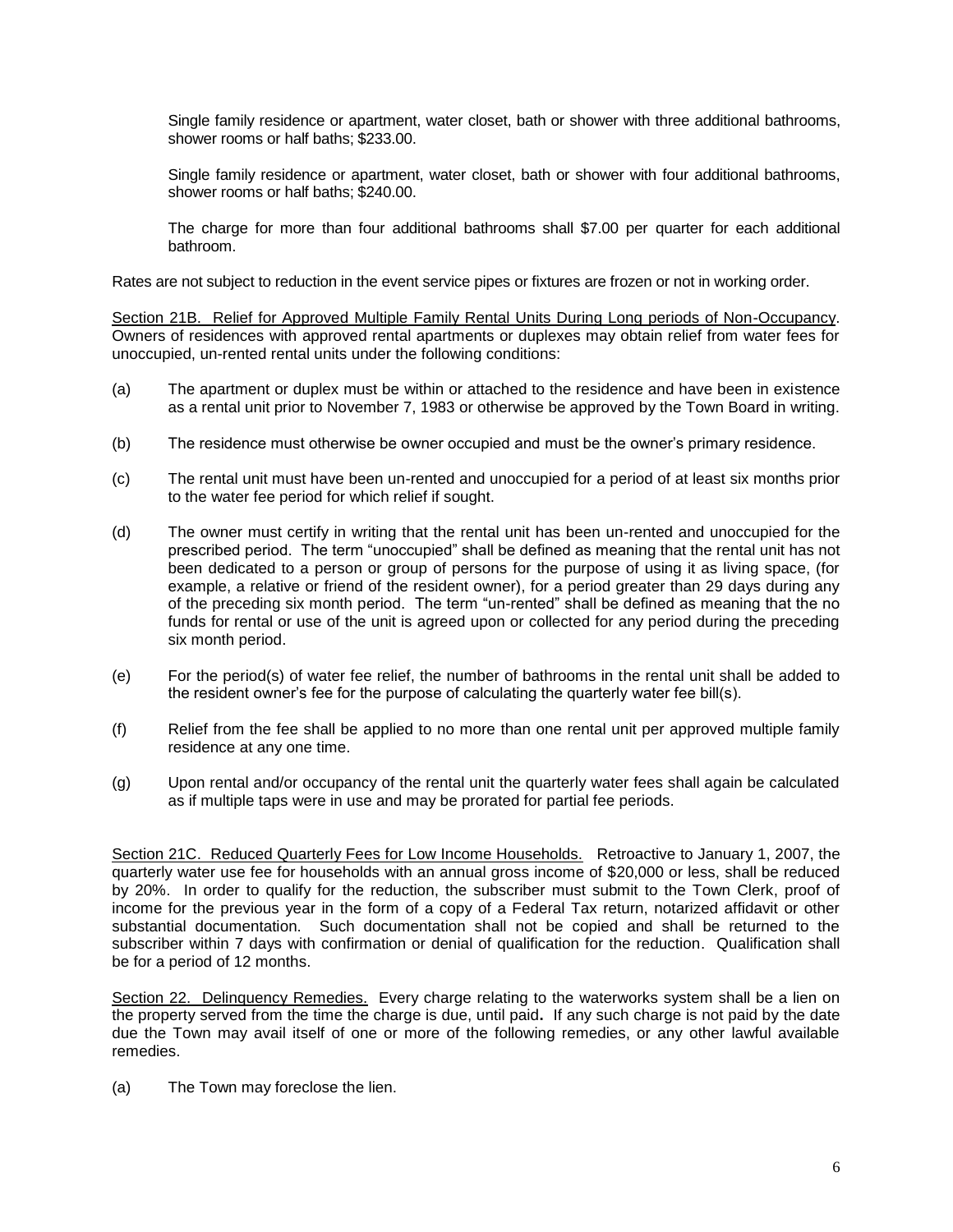- (b) The Town may maintain an action in any court of competent jurisdiction for the amount of the charge due and any interest, costs, and attorney fees as allowed by law.
- (c) The Town may certify the amount of the charge due to the Boulder County Clerk and Treasurer, together with an assessment fee of \$150.00 plus 10% of the aggregate total past due amount and assessment fee (\$15), to become an assessment upon the property served and to be collected and paid over to the Town in the same manner as taxes.
- (d) The procedure for discontinuing water service pursuant to Section 18 of this ordinance shall be as follows:
	- (1.) The Town Clerk shall send a written discontinuation notice to the owner of the property served, and, if applicable, to the occupant at the address of the property served, stating that water service will be discontinued on a specified date, which date shall be no sooner than ten (10) days after the date the notice is mailed.
	- (2.) The form and content of the written notice provided in paragraph (1.) of this subsection (d) shall be determined by the Town Clerk, but the notice shall state at a minimum, that there is a right to appeal to the Town the decision to discontinue water service if the appeal is requested in writing by the owner of the property served and if the request is received by the Town Clerk before the close of business, pursuant to office hours as established from time to time, at least two days prior to the date specified for discontinuation.
	- (3.) The appeal in paragraph (2.) of this subsection (d) to a determination by the Town Clerk whether the delinquency in fact exists, and if so, the amount of the delinquency.
	- (4.) If water service is discontinued pursuant to this subsection (d), water service shall not be reinstated until the owner of the property served has paid the amount of the delinquency, a discontinuation fee of \$75.00 and any other charge, including applicable fees or late charges in Sections 17 and 18 of this ordinance.
	- (5.) If water service is discontinued pursuant to this subsection (d), any costs for damages to pipes, lines, shut off valves, boxes or other property which may occur during shut off or turn on of water service shall be paid by the subscriber.

Section 22A Optional Payment Contract: Subscribers past due, a portion of which is past due over 120 days, and subject to one or more of the remedies described in Section 22 may elect to enter into a contract with the Town prescribing a formal payment plan to eliminate the delinquency. The subscriber, who must be the owner of the property, may enter into such agreement by paying at least  $1/7<sup>th</sup>$  of the unpaid balance and contracting to make up to six additional equal payments, one per month, by the 15<sup>th</sup> of each month. Terms of the contract are prescribed in Attachment A to this ordinance. Selection of this option shall have no effect upon current billing or payments and failure to make payment in accordance to the contract or current or subsequent bills shall cause all unpaid amounts to become immediately due and payable.

## **ARTICLE III**

## **Specifications for Water Lines and Water Mains, Excavation and Trenching**.

Section 23. Application. The provisions of this article shall apply to all persons constructing any water main in the Town, including any individual, firm, company, organization, agency, association or other organization or entity. All proposals for construction of new water mains shall be reviewed and approved by the Town Engineer.

Section 24. Size for Water Mains. All newly constructed mains on which fire hydrants are to be located shall be a minimum of six inches in diameter. Mains which will not include fire hydrants shall be sized according to anticipated water usage but shall be a minimum of four inches in diameter. If the Town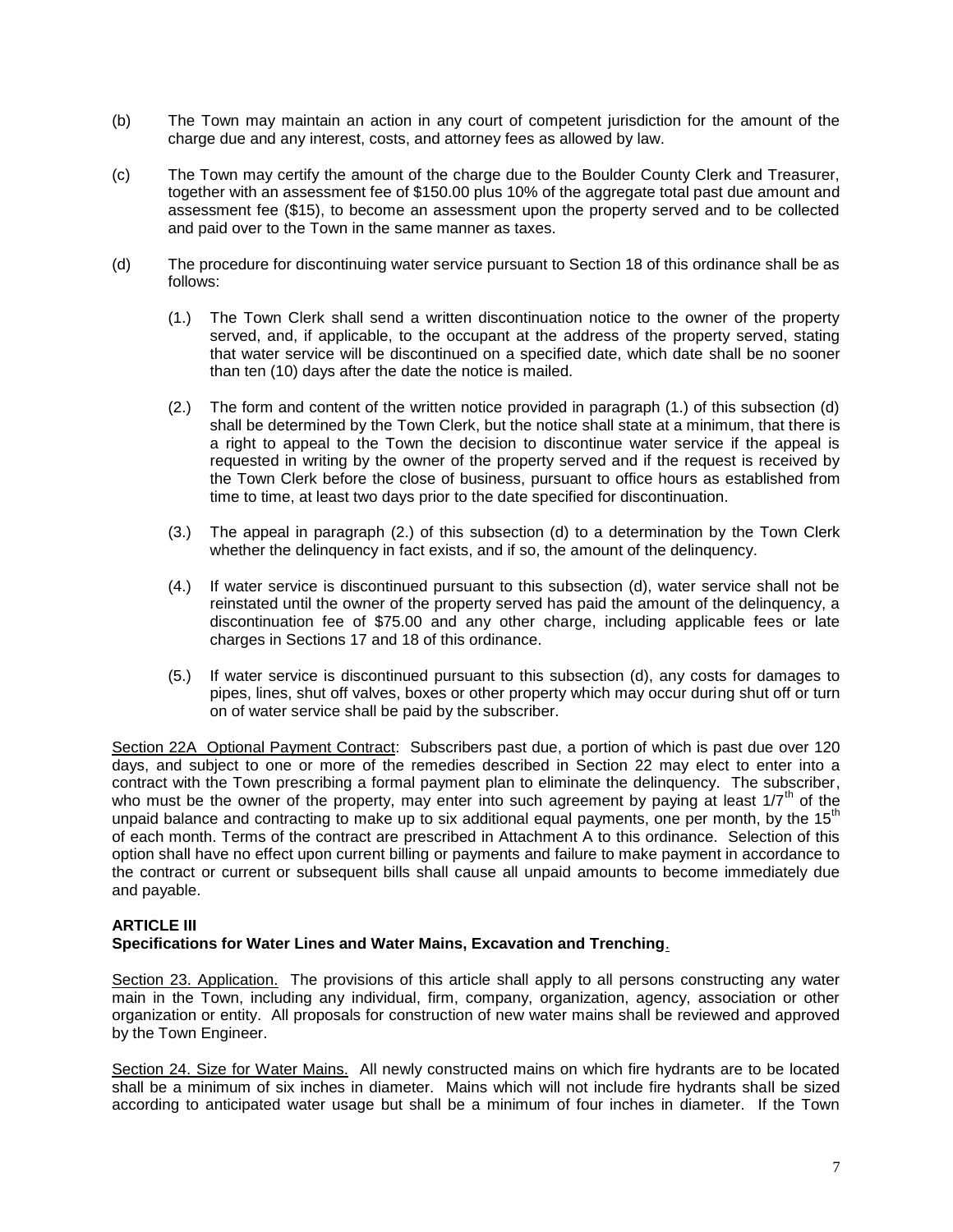determines that mains that will dead end, with no fire hydrants, then the Town may authorize the main to be 1 ½ or two inches in diameter. Service lines shall be not less than 1/2 inch in diameter.

Section 25. Materials. Water mains shall be constructed of ductile iron pipe, meeting AWWA standards for potable water lines. Service lines shall be constructed of Class K copper. All materials used in the waterworks system shall be certified as meeting NSF 61 and/or AWWA standards as appropriate.

Section 26. Depth of Water Lines. New water lines shall be buried at a depth of not less than seven feet. The Town Engineer may approve the use of equivalent frost shielding in areas where burial at required depth is impractical. Repairs to existing lines shall maintain existing depth.

Section 27. Service Line Length. Service lines to households shall not exceed 60 feet in length without approval of the Town Board.

Section 28. Excavation and Trenching - General Requirements. Backfilling and construction of fills shall not be permitted during freezing weather except with the approval of the Town Engineer. No backfill, fill, or embankment material shall be installed on frozen surfaces, nor shall frozen materials, snow or ice be placed in any backfill or fill. Each excavation shall be kept dry during subgrade preparation and continually thereafter until pipe is installed as necessary to assure that no damage from hydrostatic pressure, flotation or other cause will result.

### Section 29. Trench Excavation.

- (a) Trenches shall be excavated so that pipes can be laid straight at uniform grade, without dips or humps, between terminal elevations. Minimum cover shall be as required in Section 28. Trenches shall be excavated to a width which will provide adequate working space and sidewall clearances. Minimum trench width shall be the pipe diameter plus 24 inches. Cutting trench banks on slopes to reduce earth load to prevent sliding and caving shall be done only in areas where increased trench width will not interfere with surface features.
- (b) Except where otherwise required or permitted by the Town Engineer, trenches shall be excavated below the underside of the pipe to provide for installation of granular embedment. No part of any bell or coupling shall be in contact with the trench bottom, walls or granular embedment when the pipe is jointed.

### Section 30, Pipe Embedment.

- (a) Where ductile iron or copper pipe is used, granular embedment shall be crushed rock or pea gravel with not less than 95% passing a 0.5 inch sieve and not less than 95% retained on a  $#4$ sieve, to be placed in not more than six inch layers and compacted by slicing with a shovel or vibrating. Granular embedment shall be used with all pipe sizes unless otherwise specified or permitted by the Town Engineer.
- (b) Where PVC pressure pipe is used, granular embedment shall be 3/4 inch crushed rock.
- (c) Granular embedment shall be spread and surface graded as required to provide a uniform and continuous support beneath the pipe. After each pipe has been graded, aligned, placed in final position and shoved home, sufficient embedment material, but not less than six inches, shall be deposited above the top of the pipe and compacted to 95 degrees of ASTM Standard Proctor or 85 degrees of relative density to hold the pipe in proper position. Embedment material shall be compacted to the top of the pipe in all areas.

Section 31. Trench Backfill. Compacted backfill shall be required for the full depth of the trench above the embedment. Compacted backfill may be granular material, graded gravel or other dry non organic material as approved or required by the Town Engineer. All work areas shall be brought to grade at the indicated elevations, slopes and contours. Surface material shall be of a quality equal to existing topsoil,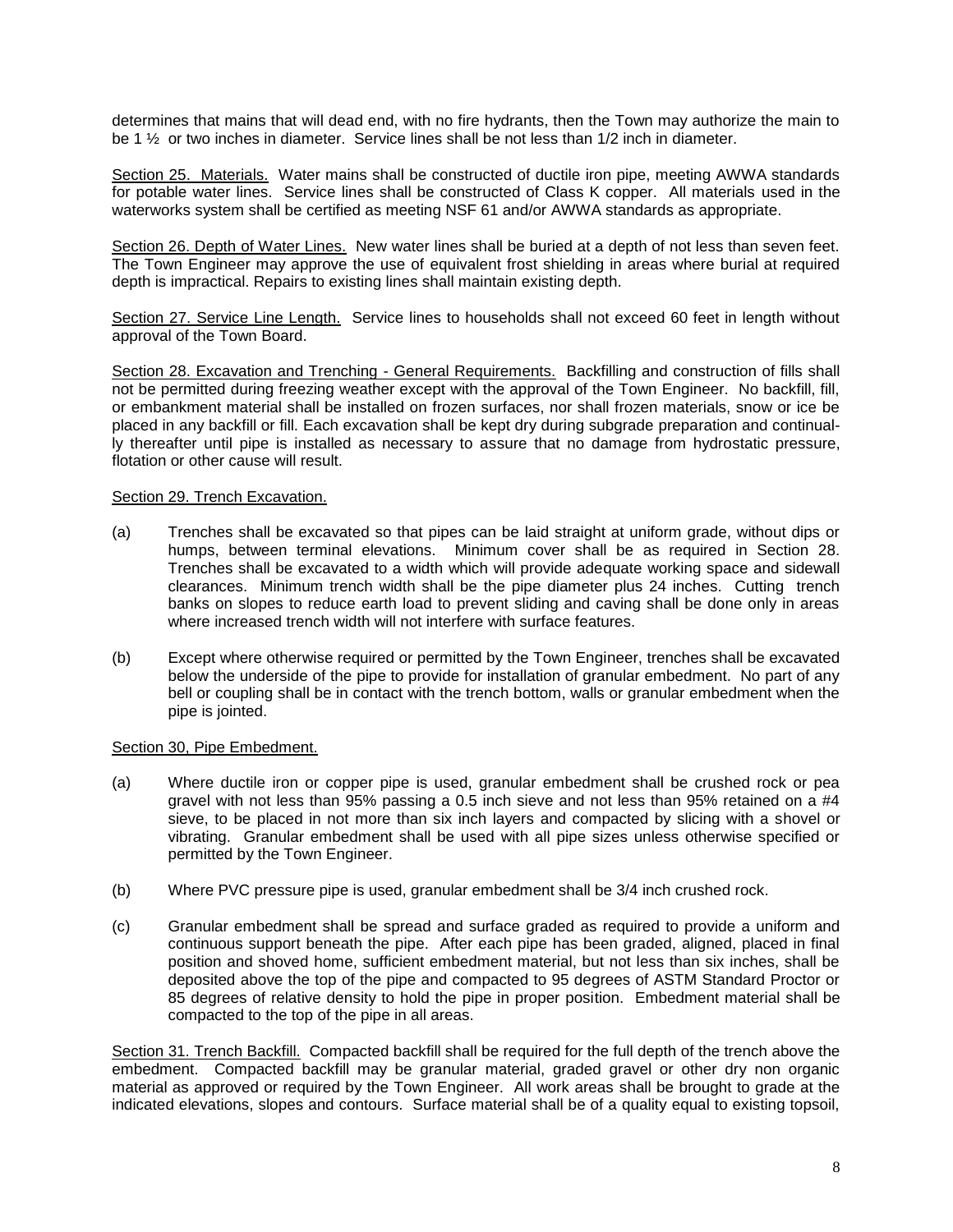gravel, road base or pavement in adjacent areas. Finished surface must match the existing in nature and thickness. All surfaces shall be graded to ensure effective drainage. All natural and man made waterways and drainage ditches shall be restored to ensure adequate drainage and original flow capacities.

Section 32. Excess Materials. All excess excavated materials shall be disposed of or graded as required by the Town Engineer. All debris, stumps, roots and other unsuitable materials shall be removed from the work area.

Section 33. As-Built: The applicant shall provide the Town with accurate information concerning the "as built" of service lines and appurtenances. As built drawings of main extensions shall be provided to the Town at the completion of the work, at the expense of the owners served and in a form acceptable to the Town.

### **ARTICLE IV Penalty, Repeal, Severability and Safety**

Section 34. Penalty. It shall be a violation of this ordinance for any person to do any act or omission which is declared to be unlawful in this ordinance. Such person shall be deemed quilty of a separate offense for each and every day or portion thereof during which any violation of any provision of this ordinance is committed, continued or permitted. Upon conviction thereof, such person shall be punishable by a fine of not more than one thousand dollars, by imprisonment for not more than one year, or by both such fine and imprisonment.

The Town may seek such remedies as contained in Section 22 this ordinance for violations of parts of this ordinance associated with payment, non payment or late payment of monies due the Town, and may seek any remedies available at law or in equity, including injunctive relief for violations hereof.

Section 35. Repeal. All ordinances or parts of ordinances, of the Town of Jamestown, Colorado in conflict herewith are hereby repealed, and specifically:

Ordinance #1, Series 2001 Ordinance #3, Series 2006 Ordinance #1, Series 2007 Ordinance #2, Series 2010

are hereby repealed in their entirety. The repeal of any ordinance by this ordinance shall not affect or prevent any proceedings against or the prosecution or punishment of any person for any act done or committed in violation of any ordinance herein repealed prior to the effective date of this ordinance.

Section 36. Severability. If any provision of this ordinance, or application thereof to any person or circumstances, be held invalid, such invalidity shall not affect other sections or provisions of this ordinance which can be given effect without the invalid sections of this ordinance, are declared severable.

Section 37. Safety Clause and Emergency Effective Date. The Board of Trustees herewith finds, determines and declares that this ordinance is necessary to the immediate preservation of the public health and safety in order to timely provide for safety of citizens and preservation of property. This ordinance shall be effective upon adoption and signature of the Mayor if approved by three-fourths of the members of the Board of Trustees.

**INTRODUCED, READ, ADOPTED, APPROVED, AND ORDERED PUBLISHED IN FULL THIS \_\_th DAY OF JULY, 2010**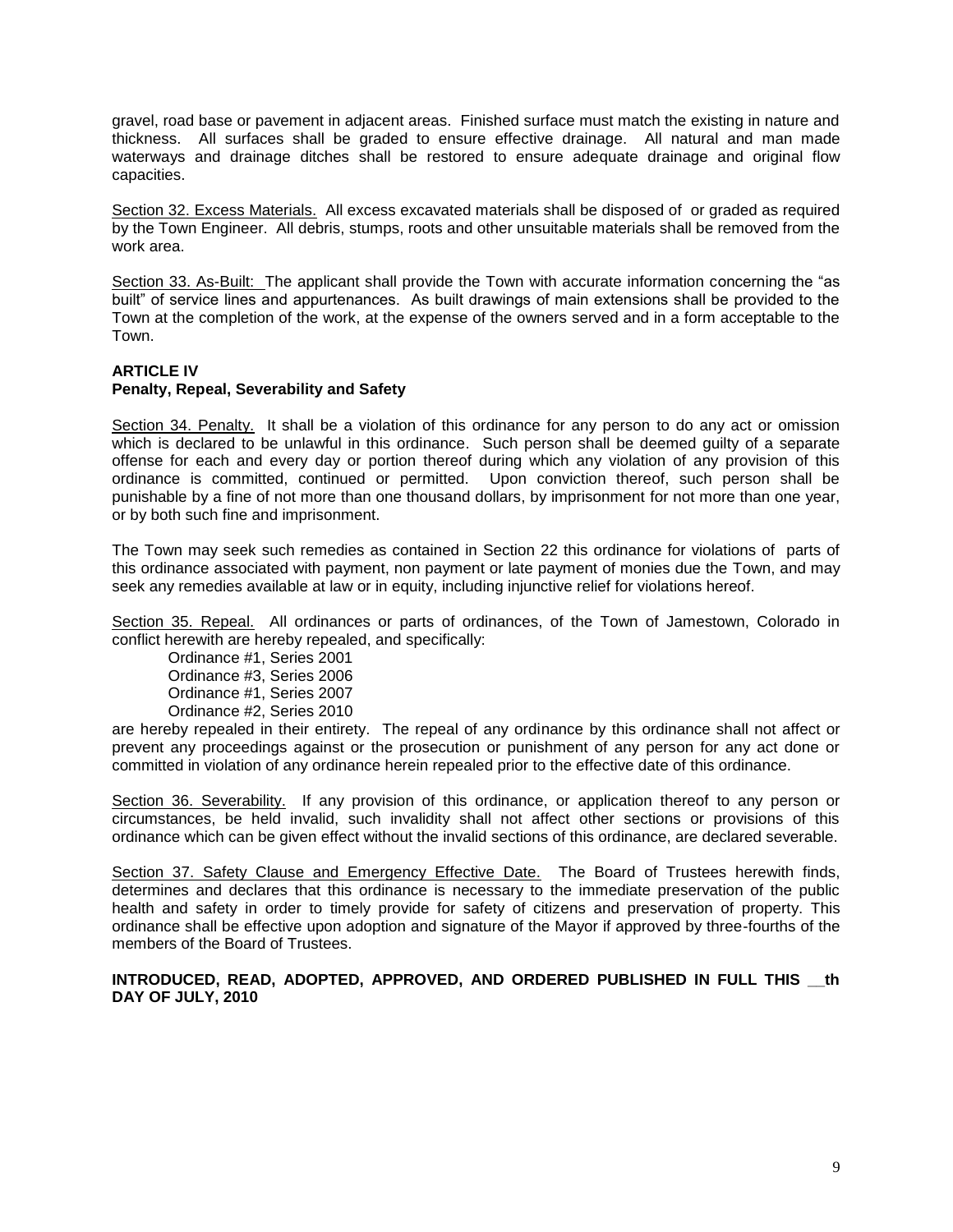## TOWN OF JAMESTOWN, COLORADO

 $\hat{E}$ 

Tara Schoedinger, Mayor

Attest:

Mary Ellen Burch, Town Clerk